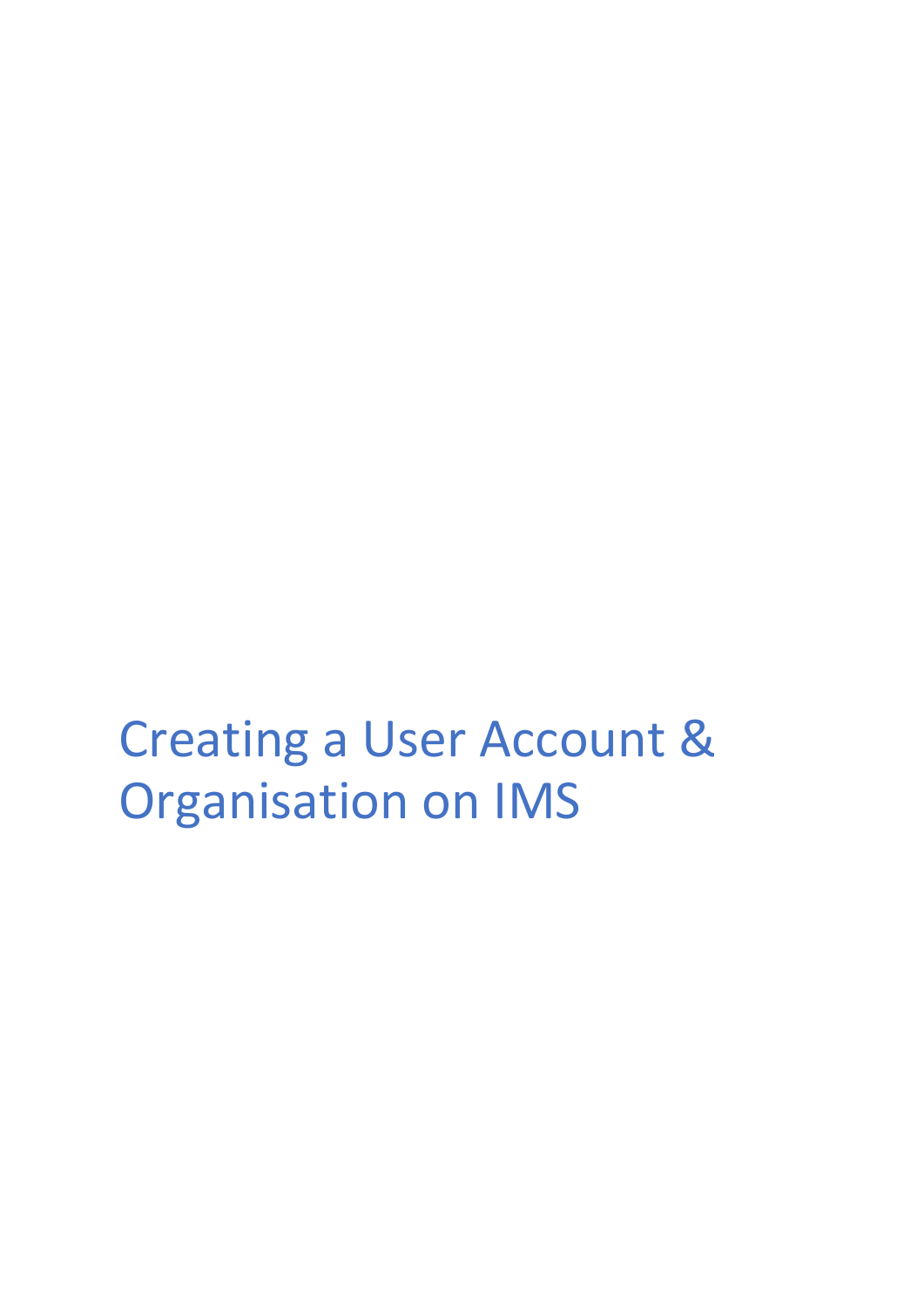

You will receive an email to log on and create a password.

Once registered, if you are the Key Contact for your Organisation, you will need to go to the "Organisations" tab and click on the **Ask to Join Organisation** button.

| 業<br>ECB Investment Management System                                                              | Organisations<br>Applications Contains                    | My Account - Lindz Norton <sup>6</sup> |
|----------------------------------------------------------------------------------------------------|-----------------------------------------------------------|----------------------------------------|
|                                                                                                    |                                                           | <b>Ask To Join Organisation</b>        |
|                                                                                                    | 皿                                                         | <b>More details</b>                    |
| $\circledast$                                                                                      | Aguero CC Member                                          |                                        |
| $\bullet$                                                                                          | ₪ glamjh@outlook.com<br><b>#</b> Maine Road<br>Manchester |                                        |
| $\bullet$                                                                                          | <b>M45 7AD</b><br>€ 0161 773 1234<br>07766 420336         |                                        |
| $\circ$                                                                                            |                                                           |                                        |
| $\leftarrow \quad \leftarrow \quad \leftarrow \quad \leftarrow \quad \leftarrow \quad \rightarrow$ |                                                           |                                        |
|                                                                                                    |                                                           | <b>Lancashire [North]</b>              |